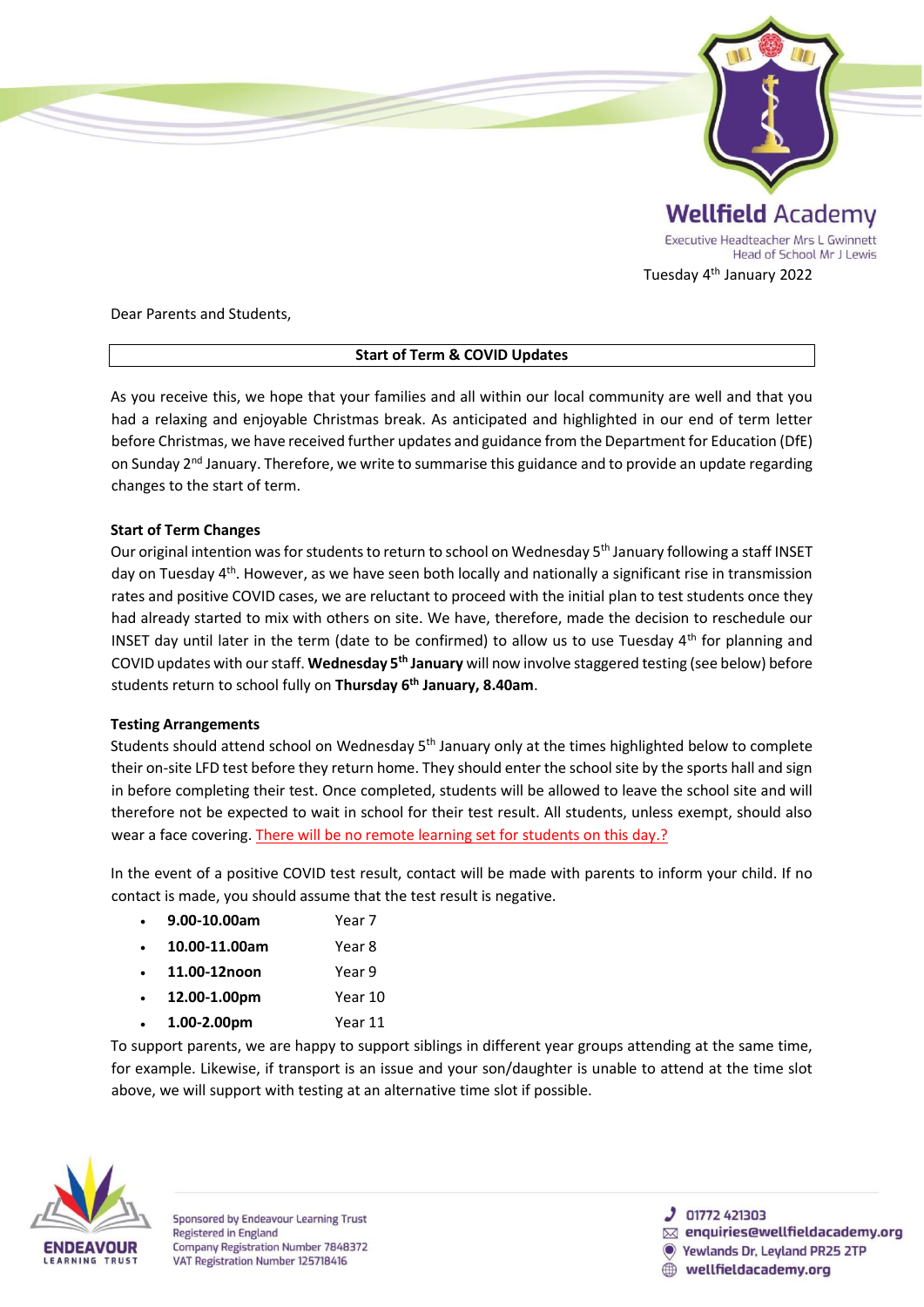Please be aware that the DfE advice is that students should complete a test on the school site in addition to regular testing at home. Even if someone has tested positive for COVID-19 within the last 90 days, they are strongly encouraged to take part in LFD testing on-site.

### **Face Coverings**

The advice from before the Christmas period regarding wearing masks in communal areas and school buses has since been extended by the DfE to recommending face coverings are worn in classrooms where pupils in Year 7 and above are educated. This was, however, something we had implemented prior to the break and we were extremely impressed with the response of the vast majority of our students. Please remember that students are encouraged to bring their own mask into school on a daily basis and, unless exemption is requested by a parent, all students will be expected to wear the masks provided.

# **Self Isolation/ Close Contact Guidance**

Since Wednesday 22 December, the 10 day self-isolation period for people who record a positive PCR test result for COVID-19 has been reduced to 7 days in most circumstances, unless you cannot test for any reason. This means that students may now take LFD tests on day 6 and day 7 of their self-isolation period. Those who receive two negative test results are no longer required to complete 10 full days of self-isolation. The first test must be taken no earlier than day 6 of the self-isolation period and tests must be taken 24 hours apart. If both these test results are negative, and your son/daughter does not have a high temperature, they may end their self-isolation after the second negative test result and return to school from day 8. Anyone who is unable to take LFD tests will need to complete the full 10 day period of selfisolation.

# **Remote Learning**

Whilst our priority is to keep our school open for all children, the high rates of COVID also continues to affect our staff, too. We currently have a number who are isolating which creates significant challenges with continuing to operate as a school day to day. Like many schools, we also face issues with sourcing supply teachers. Please be aware that, should we continue to see a rise in cases amongst our staff, we may need to make the decision to revert to remote learning as a last resort. Our intention would be to ensure Year 11 and Year 7 are prioritised for in school education as much as possible, should we need to revert to remote learning. We will, however, endeavour to give parents as much notice as possible if our staffing issues persist and we will be working closely again with students during this week to prepare them for any period of remote learning.

### **On-Site Provision**

If a period of remote learning is required, we will ensure that there is on-site provision for some students. This includes SEND students, children of critical workers and those who are classified as vulnerable. The most recent DfE update has provided further information regarding those who should be prioritised for onsite provision so we will be spending some time over the next two days working through this information to identify all students. Should you feel that your child, for whatever reason, should be considered for onsite provision during any period of remote learning, please do not hesitate to get in touch. Similarly, all other questions and queries should be sent to enquiries@wellfieldacademy.org.

Yours sincerely,

Mr J Lewis